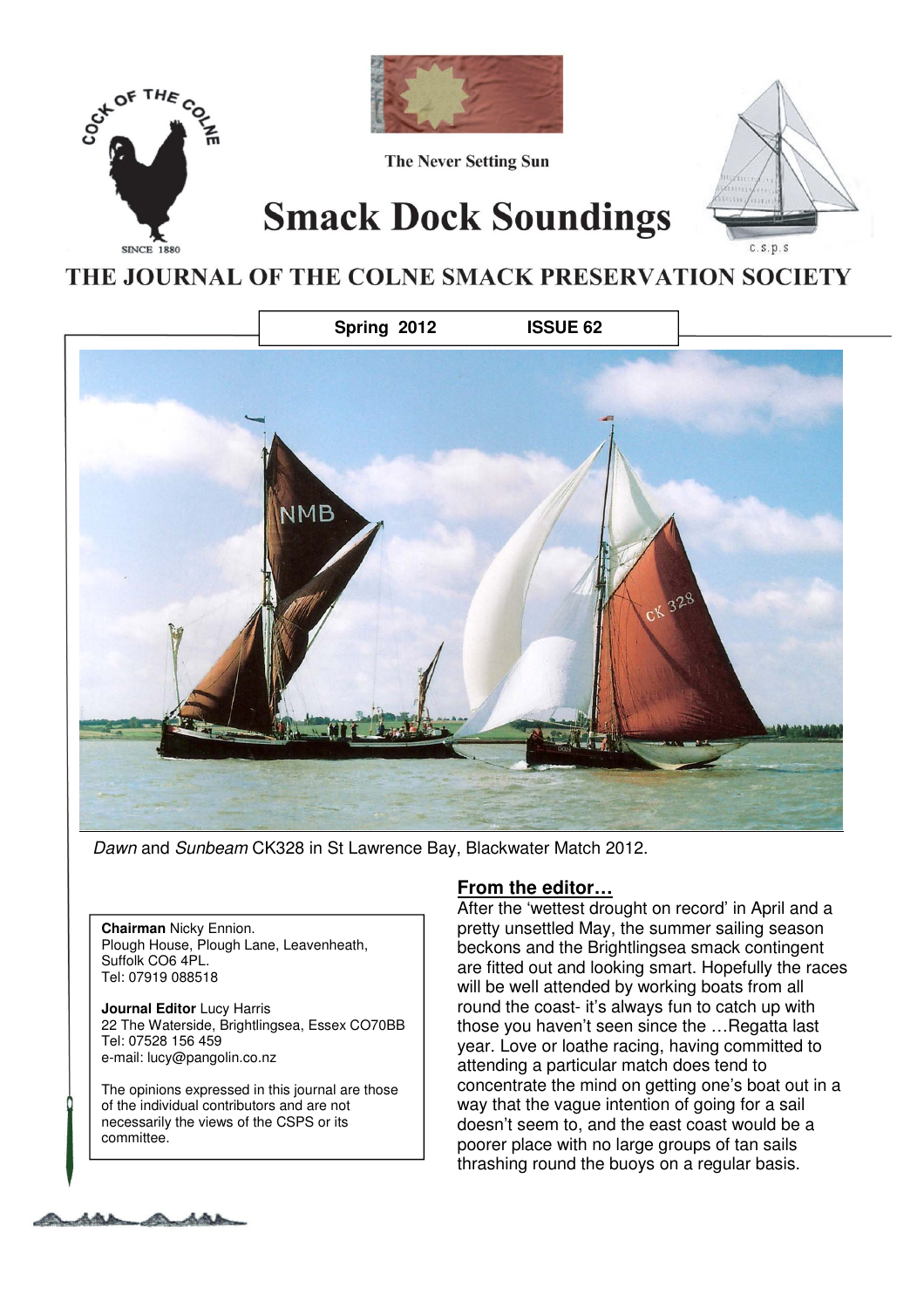

| - Contents -                       |                   |        |
|------------------------------------|-------------------|--------|
| From the Editor                    | Lucy Harris.      | Paαe   |
| <b>Shanty Night</b>                | Ann Berry         | Page 2 |
| Working clothes of 1880's          | Penny Youll       | Pane   |
| A Colne River Policeman remembered | Malcolm Moss-Ward | Page.  |
|                                    |                   |        |

#### **Shanty Night – Ann Berry**

The Committee is very pleased to say that the Shanty Night on April 14th "went down a storm". Watching a beautiful sunset over the river (those who weren't queuing at the bar) over eighty people berthed for the evening in the comfortable surroundings of the Sailing Club. While the guests enjoyed a peg or two or three, the music struck up and the entertainment, provided by local and well-loved musicians, bobbed along to the obvious enjoyment of all the old salts on board.

Heaped platters of French bread and succulent fruits de mer, along with side salads were soon seen off, and when song sheets were distributed there was much laughter and banging on the table- especially from one corner of the room (you know who you are). Rolling gales of laughter accompanied Jim's monologues – we can never tire of your songs, jokes and stories, Jim.

The evening raised nearly £300 towards an outing on the Pioneer for Brightlingsea's 4Youth group. And the Committee's thanks go to Judy Lawrence and everyone who lent a hand in any way whatsoever.

## **Help wanted…- Penny Youll**

I am part of the U3A (University of the Third Age) in Brightlingsea. We are working with the Pioneer Sailing Trust to find out - and then recreate - the kind of clothing which the oyster dredgermen would have been wearing in the end of the nineteeth century. We are interested in everything - underwear, weather gear, boots etc....... The Pioneer would have been dredging off Terschelling in the late 1880's.

We would be interested in any contacts, information, books, personal accounts, old photos etc of the period which you might have. I'm on 01206303345 for more information.

### **A Colne River Policeman remembered – Malcolm Moss-Ward**

I was very interested to read the article about the river police in the Spring 2010 edition of Smack Dock Soundings, which mentioned Sergeant Elijah Ward (1886 - 1960). Elijah was my Grandfather's brother, making him my Grand Uncle. In this rather contrived photograph, my Grandfather is standing next to the Sergeant, who I believe is his brother Elijah. I do not know the identity of the other two officers.



My Grandfather, Edward William Ward, was the son of a Lowestoft fishing skipper and born in the town on 28 June 1900. He left school at age 14 and immediately went to sea. During the First World War he served with the Royal Navy Reserve on the Dover Patrol, minesweeping. After WWI he returned to fishing and by age 22 he was a skipper of a steam drifter sailing out of Lowestoft, where the family lived.

In 1926, unable to get coal for his vessel due to the General Strike, he gave up fishing and joined his brother Elijah in the Colchester Borough Police River Section. During the Second World War he volunteered for service in the Royal Navy and in 1942 was accepted in